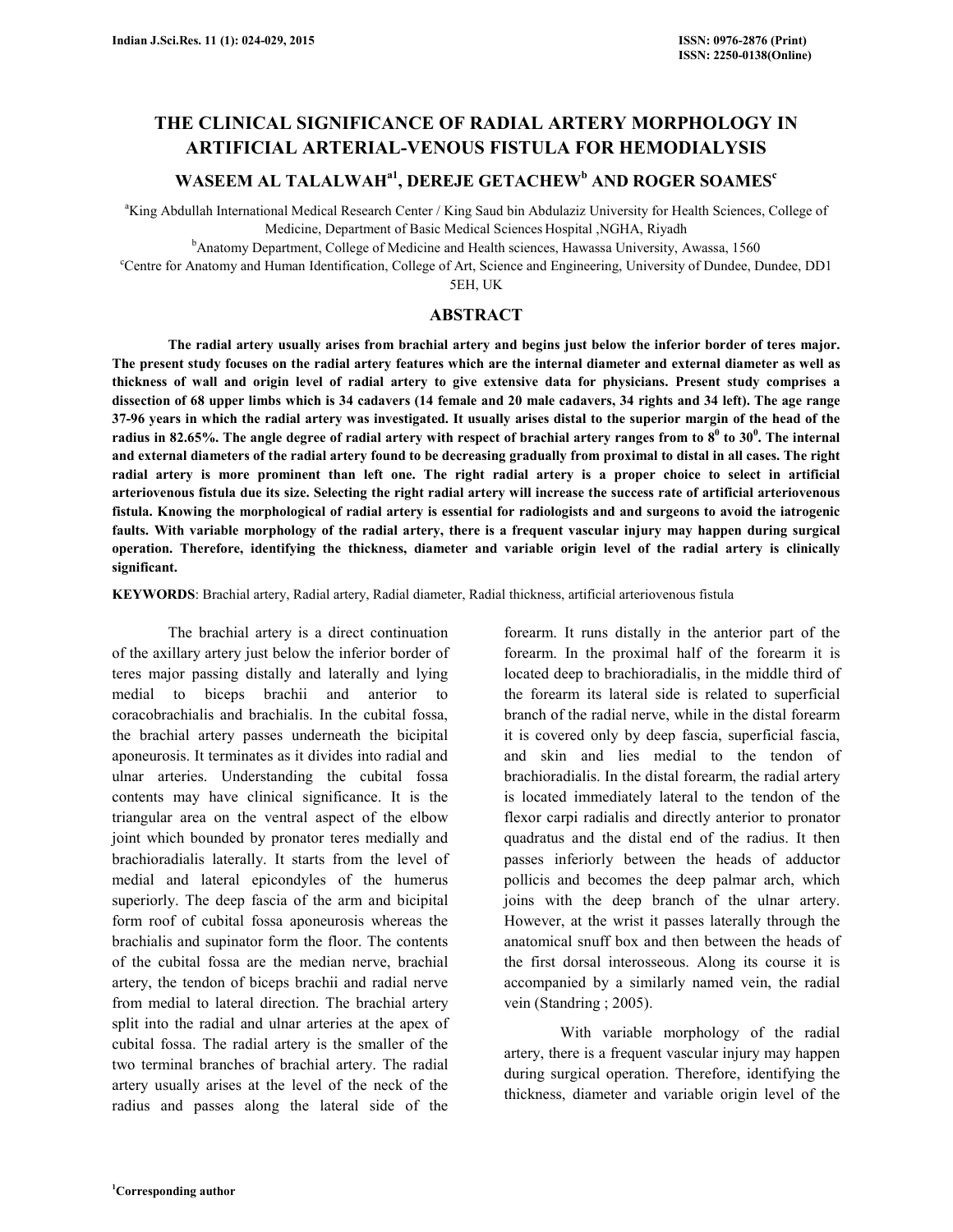radial artery is clinically significant. Consequently, the diameter of radial artery may add suggestions to the clinical management of therapeutic issues.

#### **METHODS**

 Present study is a dissection of 34 cadavers including 14 female and 20 male cadavers which is in total 68 upper limbs specimens (34 rights, 34 left). The age range 37-96 years in which the radial artery was investigated. The current study has been conducted in centre for anatomy and human identification, University of Dundee in United Kingdom. It is under regulation and rule of United Kingdom research which has been approved from the chair of anatomy institution. The photo has been taken by using a camera 12 megapixels in which the permission for taking photographs has been granted under University of Dundee regulations. This dissection study was conducted on cadavers used for undergraduate teaching. The skin and fasciae has been removed and reflected to expose the muscles compartment of arm and forarm. Further, the pectoralis major and minor were reflected to expose the axillary artery. As soon as the axillary artery is identified, it has to be traced till the inferior border of teres major in which the brachial artery begins and passes distally. It is located medial to biceps brachii and anterior to coracobrachialis and brachialis. A carful observation of the brachial artery bifurcation into radial and ulnar artery according to the level of superior margin of the head of the radius has to be considered. It targets the origin of the radial artery and its internal and external diameters. The vernier calliper, ruler and a protractor are used are the measurement tools in this study (Figure 1, Figure2). For the radial artery, the means and associated standard deviations (mm) of the external and internal diameters and thickness of the radial artery are measured in three levels (at its origin, the common interosseous artery origin and wrist) in entire cases and both genders. In the cubital fossa, the origin angle of the radial artery from the brachial artery was measured. To measure the angles, an imaginary line drawn alongside brachial artery was used as a reference a point. In the forearm, the internal and external diameters of radial artery (proximal, middle, and distal portions) were measured too.



**Figure 1: The measurement of the distance of radial artery origin from the superior margin of the head of the radius. 1-Brachial Artery, 2-Head of Radius, 3-Radial Artery, 4-Ulnar Artery,** 

**5-Ruler**



**Figure 2: The measurement of the angle of radial artery to be taken. 1-Brachial Artery, 2-Protractor, 3-Radial Artery, 4-Ulnar Artery** 

### **RESULTS**

 The data were collected from both limbs 14 female and 20 male: the mean male and female ages were 81±7.2 and 75.9±16.3 respectively. The combined mean age is 78.9 with standard deviation of 11.9 years. The range of ages of all cadavers was 37 to 96 years. The present study includes 68 dissected upper limbs to investigate the ulnar artery origin, its internal diameter, external diameter, wall thickness and distance of ulnar artery origin. The data were collected and calculated to measure the mean and standard deviation. T-tests were performed to assess differences in arterial diameter between females and males and right and left sides, as well as along the length of ulnar artery.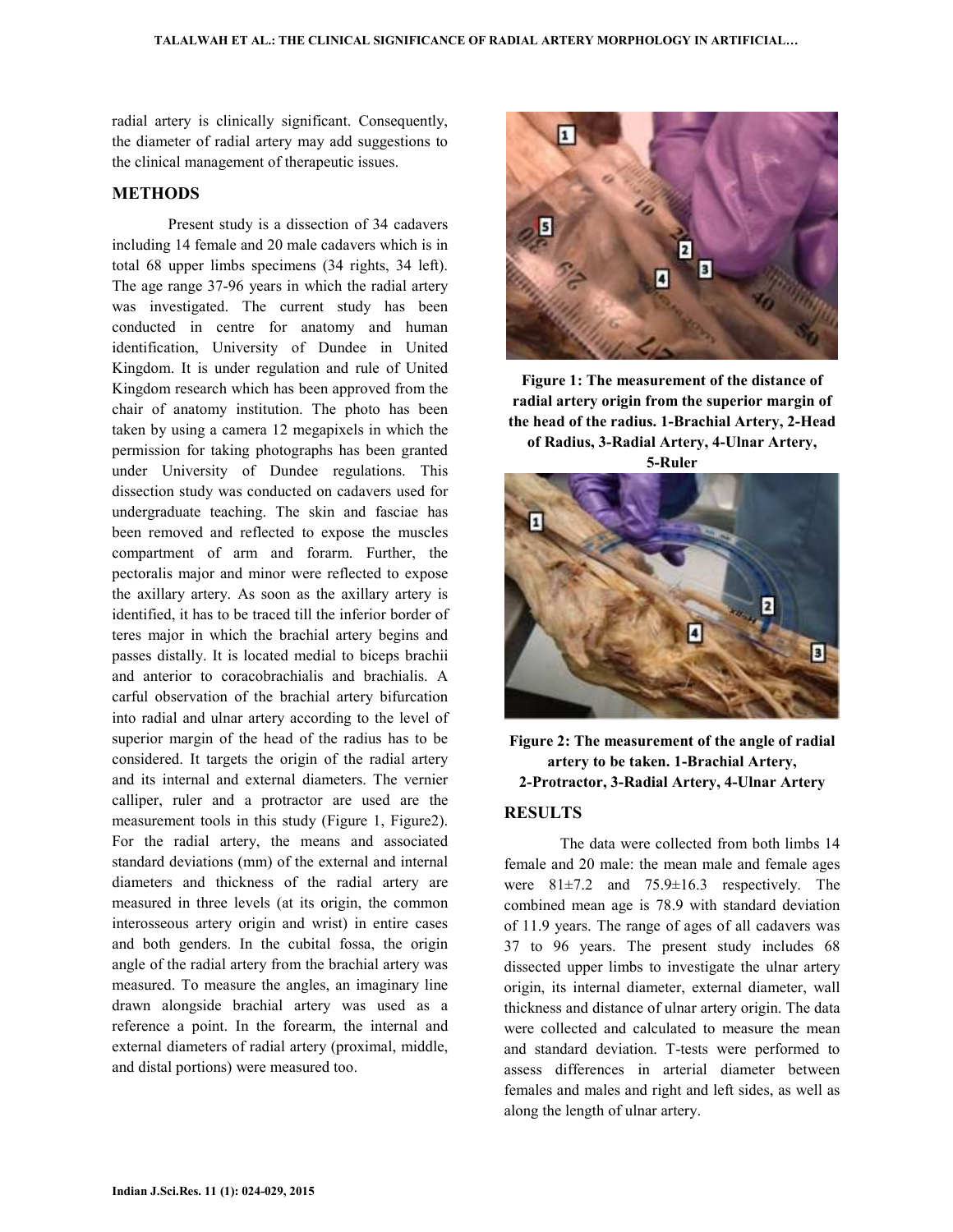In male, the means and the standard deviations as well as the range of origin angle of radial artery of the left side found to be 6.82mm, 6.8mm and  $0-25^{\circ}$  respectively. Whereas, the means and the standard deviations as well as the range of origin angles of radial artery of the right side found to be 19.9mm,8.56mm and  $0-29^0$  respectively (Table 1). In female, the means and the standard deviations as well as the range of origin angle of radial artery of the left side found to be 5.09mm, 6.21mm and 00-  $14.66<sup>0</sup>$  respectively. Whereas, the means and the standard deviations as well as the range of origin

angle of radial artery of the right side found to be 4.88mm, 7.1mm and 0- $19^0$  respectively. In total specimens, the means and the standard deviations as well as the range of bifurcation angles of ulnar artery of the left side found to be 18.64 mm, 5.63 mm and 0-  $25^{\circ}$  respectively. Whereas, the means and the standard deviations as well as the range of bifurcation angles of ulnar artery of the right side found to be 19.36 mm, 5.5 mm and  $0-29^\circ$  respectively (Table 1). Therefore, the range of angles of radial artery is 0-  $29<sup>0</sup>$ . The mean angle of left female radial artery is significantly (Ρ<0.05) larger than on the right.

**Table 1: The means, the standard deviations and the range of origin angles of radial artery** 

| Radial<br>artery | <b>Side</b> | Mean<br>(mm)   | <b>Standard</b><br><b>Deviation</b><br>(mm) | Origin of radial artery<br><b>Proximal to superior</b><br>margin of the head of<br>the radius <sup>a</sup> | Origin of radial<br>artery distal to<br>superior margin of<br>the head of the<br>radius* | Range of angle<br>degree of<br>radial artery<br>from brachial<br>artery |
|------------------|-------------|----------------|---------------------------------------------|------------------------------------------------------------------------------------------------------------|------------------------------------------------------------------------------------------|-------------------------------------------------------------------------|
| <b>MALE</b>      | Left        | 6.82           | 6.8                                         | $0\%$ (0 out of 20)                                                                                        | 100% (20 out of 20)                                                                      | $0 - 25^0$                                                              |
|                  | Right       | 19.9           | 8.56                                        | 25% (5 out of 20)                                                                                          | 75%                                                                                      | $0 - 29$ <sup>0</sup>                                                   |
| <b>FEMALE</b>    | Left        | $5.09^{\circ}$ | 6.21                                        | $0\%$ (0 out of 20)                                                                                        | 100% (14 out of 14)                                                                      | $0^0$ -14.66 <sup>0</sup>                                               |
|                  | Right       | 4.88           | 7.1                                         | $0\%$ (0 out of 20)                                                                                        | 100% (14 out of 14)                                                                      | $0 - 19^{0}$                                                            |
| <b>Total</b>     | Left        | 18.64          | 5.63                                        | $0\%$ (0 out of 20)                                                                                        | 100% (34 out of 34)                                                                      | $0 - 25^0$                                                              |
|                  | Right       | 19.36          | 5.5                                         | 14.7% (5 out of 34)                                                                                        | 85.3% (5 out of 34)                                                                      | $0-29^0$                                                                |

<sup>a</sup>Origin of radial artery is proximal to superior margin of the head of the radius in 7.35%.

\*Origin of radial artery is distal to superior margin of the head of the radius in 82.65%.

^Significantly (Ρ<0.05) larger than corresponding right side value.

 In male, the means and associated standard deviations (mm) of the external and internal diameters of the right radial artery are greater than the left one whereas the thickness mean of the left radial is greater than the right radial artery at its origin. At the wrist, the means and associated standard deviations (mm) of the external and internal diameters of the left radial artery are greater than the right one. In female, the means and associated standard deviations (mm) of the external diameter and the thickness of the right radial artery are greater than the left side whereas the internal diameter mean of the left radial artery is greater than the right radial artery at its origin. At the wrist, the means and associated standard deviations (mm) of the external and internal diameters of the right radial artery are greater than the left one while the thickness of radial artery is equal in both sides. The internal and external diameter of the radial artery at its origin and at the wrist found to be gradually decreased from proximal to distal in both females and males (Table 2).

 In total specimens, the means and associated standard deviations (mm) of the internal diameter and thickness of the right radial artery are greater while the external diameter of the left radial artery is greater than the right one at its origin. At wrist, the means and associated standard deviations of the external diameter and thickness of the left radial artery are greater than right one while the internal diameter of the right radial artery is greater than the left one (Table 2). There is also significance(Ρ<0.05) difference between the male and female values with the males being larger, as well as between right and left side thickness proximally in females.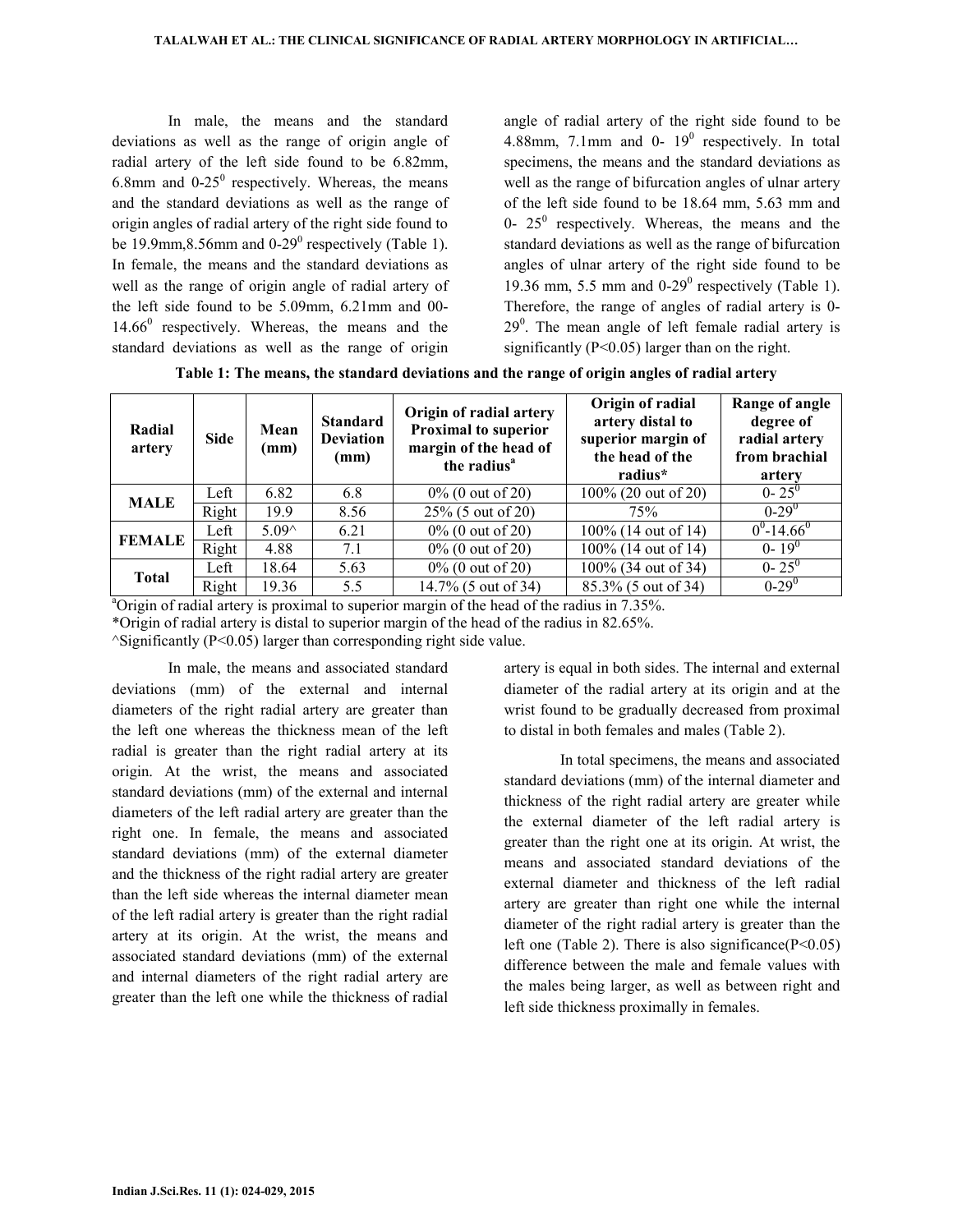| <b>Radial artery</b> | <b>Side</b>  |                 | Mean (SD)       |                  |
|----------------------|--------------|-----------------|-----------------|------------------|
|                      | Left         | External        | <b>Internal</b> | <b>Thickness</b> |
|                      | Origin       | 3.63(0.84)      | $3.44(0.88)*$   | $0.09(0.02)^*$   |
| Male                 | Wrist        | $3.62(0.82)^*$  | $3.25(0.50)*$   | 0.18(0.16)       |
|                      | <b>Right</b> | <b>External</b> | <b>Internal</b> | <b>Thickness</b> |
|                      | Origin       | 3.71(0.91)      | $3.58(0.68)$ *  | $0.06(0.11)*$    |
|                      | Wrist        | $3.59(0.80)$ *  | $3.25(0.54)$ *  | $0.17(0.13)^*$   |
|                      | Left         | <b>External</b> | <b>Internal</b> | <b>Thickness</b> |
|                      | Origin       | 3.20(0.66)      | 2.90(0.54)      | $0.15(0.06)$ **  |
| Female               | Wrist        | 2.99(0.58)      | 2.76(0.40)      | 0.12(0.09)       |
|                      | <b>Right</b> | <b>External</b> | <b>Internal</b> | <b>Thickness</b> |
|                      | Origin       | 3.25(0.69)      | 2.87(0.67)      | 0.19(0.01)       |
|                      | Wrist        | 3.04(0.64)      | 2.80(0.54)      | 0.12(0.05)       |
|                      | Left         | <b>External</b> | <b>Internal</b> | <b>Thickness</b> |
|                      | Origin       | 3.45(0.79)      | 3.22(0.80)      | 0.12(0.00)       |
| <b>Total</b>         | Wrist        | 3.36(0.78)      | 3.05(0.52)      | 0.16(0.13)       |
|                      | Right        | <b>External</b> | <b>Internal</b> | <b>Thickness</b> |
|                      | Origin       | 3.52(0.85)      | 3.29(0.75)      | 0.11(0.05)       |
|                      | Wrist        | 3.36(0.78)      | 3.06(0.58)      | 0.15(0.10)       |

**Table 2: The Means, associated standard deviations (mm) of the external and internal diameters, and thickness of the radial artery at its origin and at the wrist** 

\*Significantly (Ρ<0.05) larger than corresponding female value

\*\*Significantly (Ρ<0.05) larger than corresponding right side value

### **DISCUSSION**

 During embryonic development of limb, the vascular variation is based on growth or regression of buds plexus. Consequently, any faults in embryonic progress of the buds plexus result in numerous variations in the arterial origins as well as courses. The variability of vascular upper limb ranges between 9% and 18.5% (Ciervo et al; 2001). The variability of radial artery in origin and course is very common which may affect the diagnosis and management as well as surgical interferences. Learning the anatomical vascular variations provide medical implications. Accordingly, it is important for clinicians to realize the thickness, diameter and the variability of the radial artery because of a numeral of surgical and invasive interferences are done in the cubital region. This may lead to reduce iatrogenic mistakes.

 In cubital fossa, the radial artery usually arises at the level of neck of radius (Standring ; 2005) in 21.7% howeverit may arise either before or after to the level of neck of radius in  $11.7\%$  or in  $6\%$ correspondingly (Al-Sowayigh et al; 2013). It usually arises after interchondyler line in 92% (Nasr; 2012) but it may arise before interchondyler line in 10% (Al-Sowayigh et al; 2013). Therefore, the radial

artery arises from brachial or axillary artery before the antecubital fossa referred as a high origin. In current study, the radial artery frequently arises distal to superior margin of the head of the radius in 82.65%. However, it infrequently arises from in 7.35% in total cases which found to be more in male and right side (Table 1). Further, of angle degree of radial artery according to brachial artery ranges between to  $8^0$  to  $30^0$ . This angle found to be wider in male and right side (Table 1).

 The mean of the external diameter of the radial artery is 3.3 mm at its origin while it is 3.1 mm at styloid process. This recent study has done by Nasr (2012) describe the external diameter of radial artery at proximal to origin and styloid process without any detail of the internal diameter which could be useful information for the artificial arteriovenous fistula procedure. In current study, the external diameter of the radial artery is 3.48 mm at its origin while it is 3.6 mm at wrist. This study agrees with the earlier research study (Nasr; 2012). The right external diameter is larger than the left one in total specimens as well as in male and female except at the wrist region in male. The external diameter is larger in male than in female (Table 2).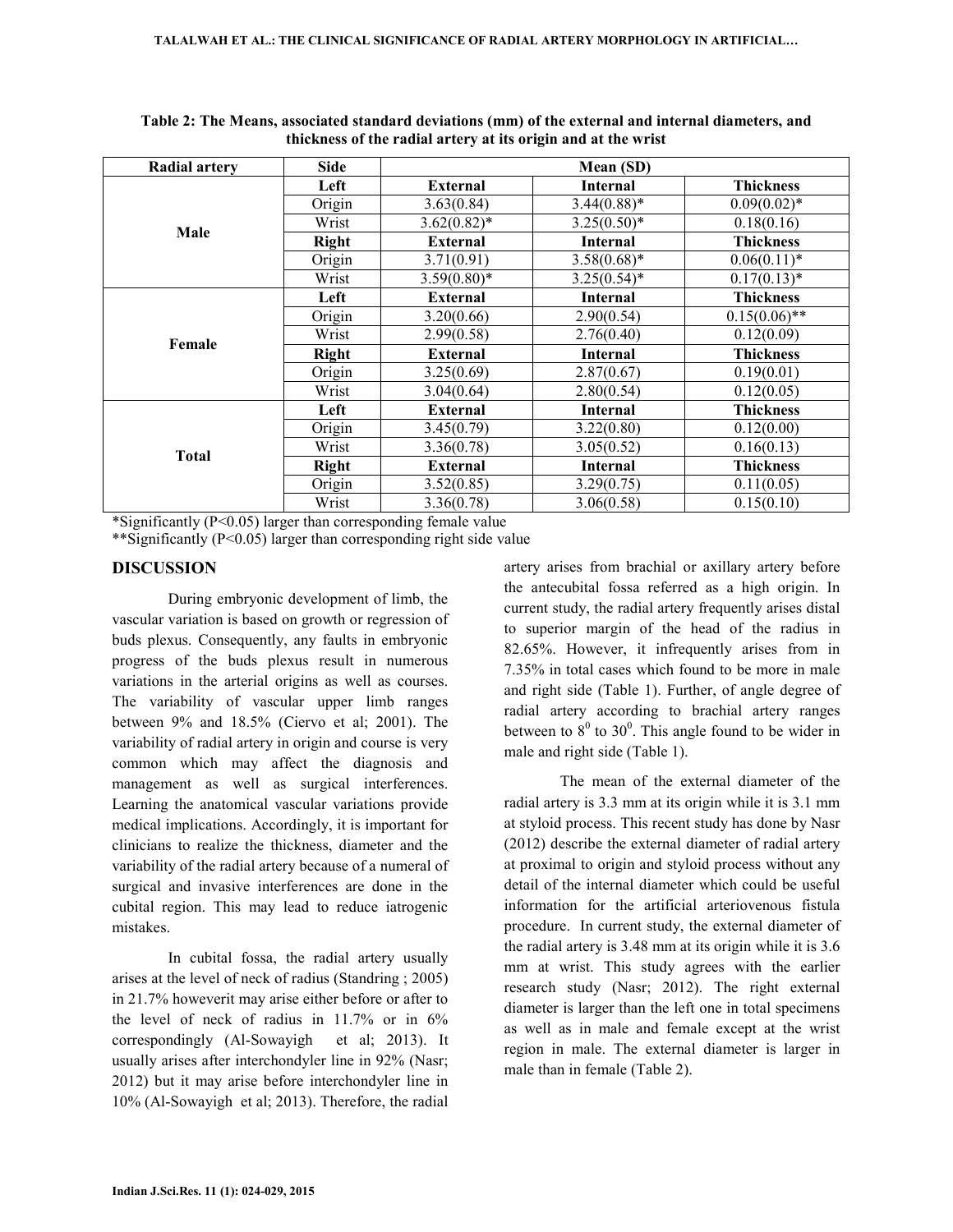The failure rate of artificial arteriovenous fistula is related to internal diameters radial artery ranging from 1.5 to 2.0 mm (Brimble et al; 2001). The radial artery decreases in size from the proximal to distal part during its course (Yoo et al; 2005). Therefore, this study includes the internal diameter of radial artery at cubital and wrist region. The average of internal diameter of radial artery at its origin is 2.5mm (Chang et al; 1986) whereas the average of the internal diameter of radial artery is 2.3mm at the wrists (Ku et al; 2006). In present study, the average of internal diameter of radial artery at its origin is 3.26mm whereas the average of the internal diameter of radial artery is 3.55mm at the wrists. Therefore, as the radial artery descends the internal diameter decreases in size (Table 2).

According to a review comparison studies of radial artery in both sexes, the internal diameter to be larger in males than female (Huzjan et al; 2004, Yoo et al; 2005; Tariq et al; 2010), they stated that radial artery found. In current study the internal diameter of radial artery found to be larger in male than female which is an agreement with the earlier researches (Table 2). Based on comparison of left and right radial arteries, the mean diameter of left and right radial artery found to be 3.19mm and 3.28mm (Huzjan et al; 2004) and 2.2 mm and 2.3 mm correspondingly (Tariq et al; 2010) whereas it found to be 2.22 mm and 2.29 mm at its origin and equal at the wrist in current study. Therefore, current study agrees with the earlier studies that the right side of radial artery is more prominent than the left.

 In male, the mean internal diameter of the left and right radial arteries are 3.28mm and 3.39mm respectively (Huzjan et al; 2004) whereas the left artery and right radial arteries are 3.44mm and 3.58mm at its origin respectively and there is no difference at wrist in this study. Therefore, current study shows the right radial artery is more prominent than the left one in male and disagrees with earlier study (Huzjan et al; 2004). In female, the mean internal diameter of radial artery of the left and right sides are 2.85mm and 2.86mm respectively proximal to the wrist (Huzjan et al; 2004) and it found to be 2.76mm and 2.80 in current study. Therefore, the current study agrees with Huzjan et al (2004) study. Proximal to the styloid process, the internal diameter radial artery is more prominent than the external

diameter (Yoo et al; 2005). On the other hand, the external diameter is larger than the internal diameter in current study. The mean of radial artery thickness found to be 0.25mm (Ku et al; 2006) and 0.238mm (Myredal et al; 2009) whereas it found to be 0.115mm at its origin and 0.155mm at wrist level in current study. Therefore, the United Kingdom population has the least thickness of radial artery comparing to Japanese (Ku et al; 2006) and Sweden population (Myredal et al; 2009).

 According to series studies, the best vascular access for hemodiaysis is radiocephalic and has a high failure rate. The failure and success rate of artificial arteriorvenous fistula is linked to the internal diameter of radial artery. The failure rate increase as the internal diameter is less than 1.5 mm whereas the success rate increase as it is more than 1.6 mm (Parmar et al; 2007, Kian et al; 2012). Consequently, the radial artery is a proper choice of artificial arteriovenous fistula procedure in high bifurcation of brachial artery cases. Therefore, understanding the morphological characteristics of radial artery results in reduce the iatrogenic faults. Due to size of radial artery, the right side increases the success rate of artificial arteriovenous fistula. Radiologists have to be aware of the both diameters and wall thickness of radial artery to alert the nephrologists and vascular surgeons to increase the success rate of the artificial arteriovenous fistula procedure. This leads to improve outcomes and avoid the iatrogenic errors in diagnosis as well as in medical and surgical treatment. Besides, it may help cardiologists and radiologists in catheterization procedure in coronary and radiology interferences.

### **ACKNOWLEDGMENT**

 We would like to thank entire employees in Centre for Anatomy and Human Identification who arrange the mandatory facilities for this research as well as King Saud bin Abdulaziz University For Health Sciences.

### **REFERENCES**

- Al-Sowayigh M.A., Zaki A.I., El-Haggagy A.A., Abdel Aal I.H., Badawoud M.H.; 2013. Anatomical variation of brachial artery bifurcation. Saudi Med J 34(9):908-912.
- Brimble K.S., Rabbat C.G., Schiff D., Ingram A.J.; 2001. The clinical utility of Doppler